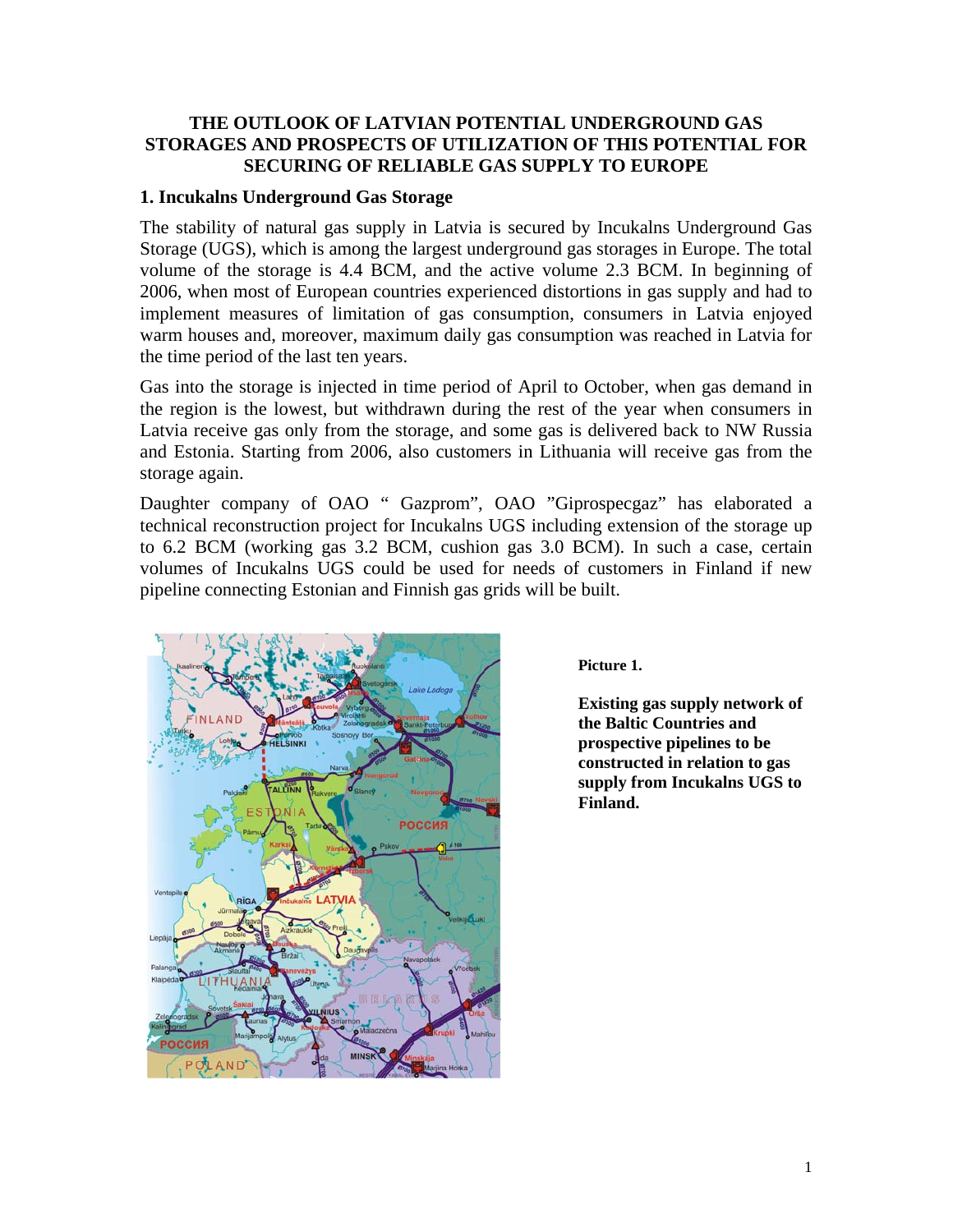## **2. Potential of underground gas storages in Latvia**

There are unique geological conditions for creation of the system of natural underground gas storages in Latvia with an active total volume of up to 50 BCM (the volume that is similar to the volume of underground gas storages used in the " old" EU countries together). In accordance with estimates following underground gas storages could be developed:

| Name of UGS | Area<br>(km <sup>2</sup> ) | Volume<br>(billion)<br>$m^3$ ) |                                                                                                                                                                                                                                                                                                       |
|-------------|----------------------------|--------------------------------|-------------------------------------------------------------------------------------------------------------------------------------------------------------------------------------------------------------------------------------------------------------------------------------------------------|
| Snepele     | 75                         | 17.5                           | Alluksne<br>Valmiera<br>5 <sup>o</sup><br>Riga<br>bay<br>Ventspils<br>Inoukalna PGK<br>10<br>$\bigcirc$<br><b>RIGA</b><br>Jürmata<br>Œ<br>$\bullet$<br><b>Dobele</b><br>$\overline{\bullet}$<br>Liepāis<br>$\mathbf{2}$<br>$\left( 4 \right)$<br>Bauska<br>$\bullet$<br>Daugavpils<br>- Inoukalns UGS |
| Aizpute     | 95                         | 16.0                           |                                                                                                                                                                                                                                                                                                       |
| Dobele      | 47                         | 10.0                           |                                                                                                                                                                                                                                                                                                       |
| Z-Blidene   | 47                         | 9.0                            |                                                                                                                                                                                                                                                                                                       |
| Lici        | 65                         | 2.5                            |                                                                                                                                                                                                                                                                                                       |
| Liepaja     | 39                         | 2.5                            |                                                                                                                                                                                                                                                                                                       |
| Degole      | 46                         | 3.5                            |                                                                                                                                                                                                                                                                                                       |
| Liga        | 40                         | 2.5                            | potential natural under ground gas storages                                                                                                                                                                                                                                                           |
| Z-Ligatne   | 24                         | 2.5                            |                                                                                                                                                                                                                                                                                                       |
| Amata       | 25                         | 2.0                            | Picture 2. Incukalns UGS and potential of<br>underground gas storages in Latvia                                                                                                                                                                                                                       |
| Valmiera    | 30                         | 2.5                            |                                                                                                                                                                                                                                                                                                       |

A number of wells were drilled, single-fold seismic analysis and air magnetic and marine magnetic surveys were used to analyze the storage potential in Latvia in 60's and 70's. In 1972 Dobele structure was discovered. Taking into the consideration its favorable geological properties and location, 22 wells have been drilled (including 12 operation wells) there. In Dobele structure underground gas storage could be developed with the total gas capacity of 20 BCM and active gas volume of 10 BCM. Above information has been confirmed by the study on Latvian underground gas storage potential carried out by the Baltic Energy Corporation, CMS Gas Transmission and Storage Company and Michigan University in 1997.

## **3. Utilization of potential underground gas storages in Latvia for guaranteeing of secure gas supply for Western Europe**

Assessing information regarding potential of underground gas storages in Latvia, their location between the gas producer (Russia) and the consumers (Western Europe) and present concern about security and reliability of gas supply in EU countries, it is obvious that Latvian underground gas storage potential can become the guarantor of the reliable gas supplies to the Western European countries.